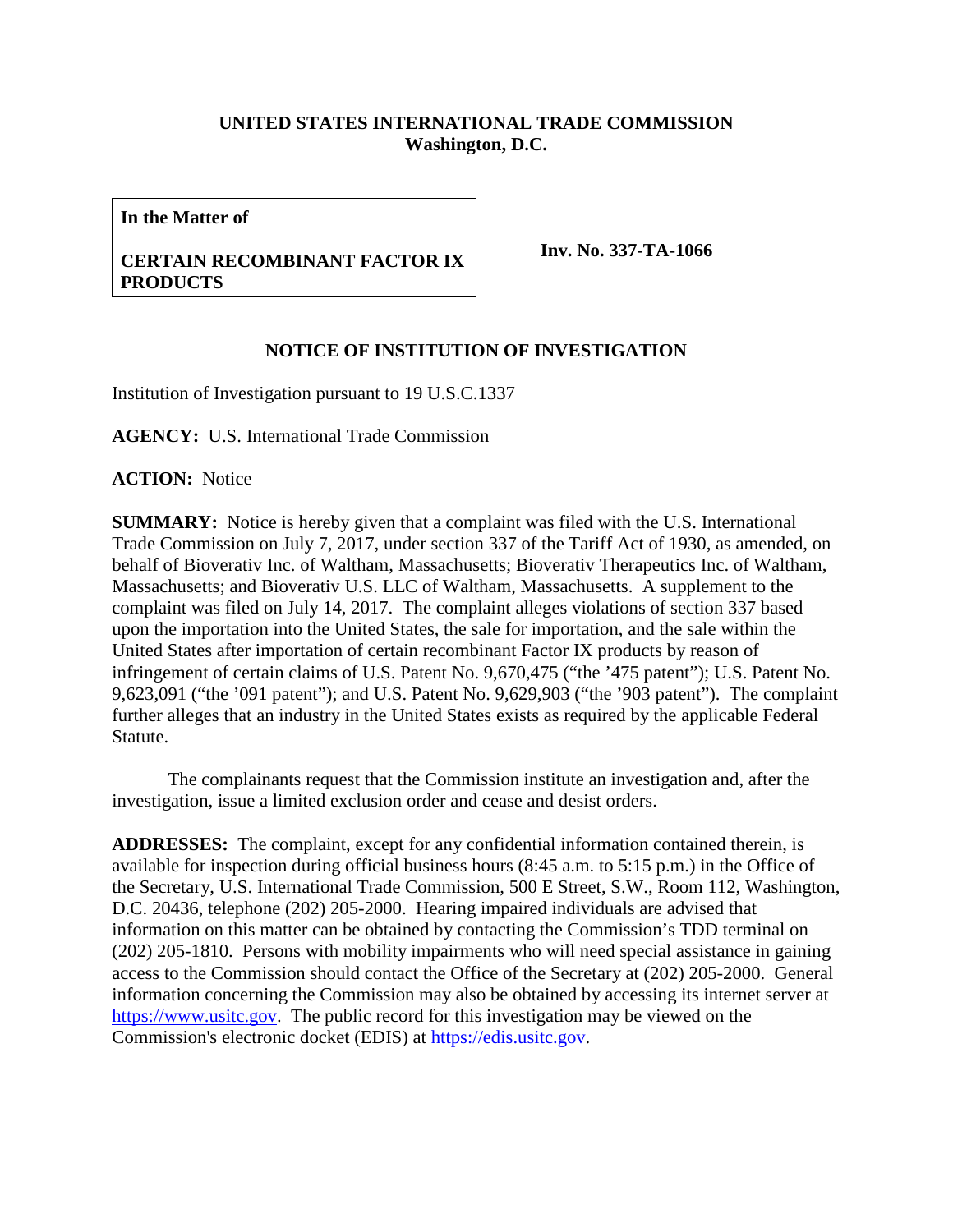**FOR FURTHER INFORMATION CONTACT:** Pathenia M. Proctor, The Office of Unfair Import Investigations, U.S. International Trade Commission, telephone (202) 205-2560.

## **SUPPLEMENTARY INFORMATION:**

**AUTHORITY:** The authority for institution of this investigation is contained in section 337 of the Tariff Act of 1930, as amended, 19 U.S.C. 1337 and in section 210.10 of the Commission's Rules of Practice and Procedure, 19 C.F.R. 210.10 (2017).

**SCOPE OF INVESTIGATION:** Having considered the complaint, the U.S. International Trade Commission, on August 8, 2017, **ORDERED THAT** –

(1) Pursuant to subsection (b) of section 337 of the Tariff Act of 1930, as amended, an investigation be instituted to determine whether there is a violation of subsection  $(a)(1)(B)$  of section 337 in the importation into the United States, the sale for importation, or the sale within the United States after importation of certain recombinant Factor IX products by reason of infringement of one or more of claims 1, 2, 4-19, 24, 25, 29, and 34 of the '475 patent; claims 1- 7, 11-16, 18, 19, 21, and 23-27 of the '091 patent; and claims 1-10, 13-15, and 17-28 of the '903 patent; and whether an industry in the United States exists as required by subsection (a)(2) of section 337;

(2) Pursuant to Commission Rule  $210.50(b)(1)$ , 19 C.F.R.  $210.50(b)(1)$ , the presiding Administrative Law Judge shall take evidence or other information and hear arguments from the parties or other interested persons with respect to the public interest in this investigation, as appropriate, and provide the Commission with findings of fact and a recommended determination on this issue, which shall be limited to the statutory public interest factors set forth in 19 U.S.C. sections  $1337(d)(1)$ ,  $(f)(1)$ ,  $(g)(1)$ ;

(3) For the purpose of the investigation so instituted, the following are hereby named as parties upon which this notice of investigation shall be served:

(a) The complainants are:

Bioverativ Inc. 225 Second Avenue Waltham, MA 02451

Bioverativ Therapeutics Inc. 225 Second Avenue Waltham, MA 02451

Bioverativ U.S. LLC 225 Second Avenue Waltham, MA 02451